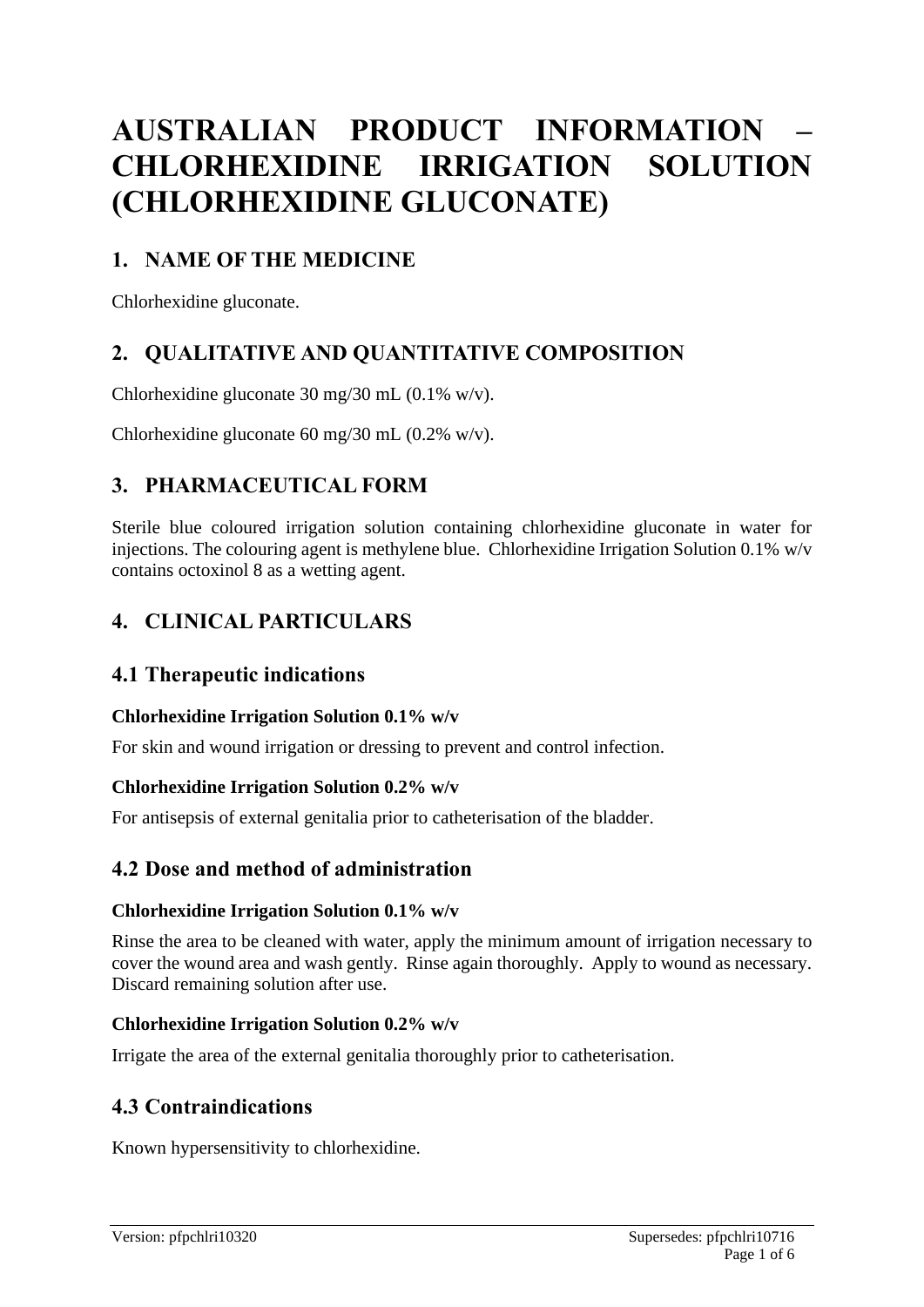Do not use to irrigate the brain, meninges, eyes or perforated eardrums.

Do no use in body cavities or as enema.

### **4.4 Special warnings and precautions for use**

For external use only. Not for injection, for irrigation only. Not isotonic and is haemolytic.

Not to be used as a preoperative skin preparation for face or head.

#### **Use in the elderly**

No data available.

#### **Paediatric use**

Use with care in neonates, particularly in premature infants. Chlorhexidine may cause irritation or chemical burns.

#### **Effects on laboratory tests**

No data available.

### **4.5 Interactions with other medicines and other forms of interactions**

No data available.

### **4.6 Fertility, pregnancy and lactation**

### **Effects on fertility**

No data available.

### **Use in pregnancy – Pregnancy Category A**

Chlorhexidine has been used by a large number of pregnant women and women of childbearing age without any proven increase in the frequency of malformations or other direct or indirect harmful effects on the fetus having been observed.

Based on negligible topical absorption and a complete lack of any unusual reported effects when used during pregnancy, chlorhexidine would not appear to present a risk to pregnant women. No special precautions or changes in methods of application or use of chlorhexidine seem needed in pregnant health care workers or patients.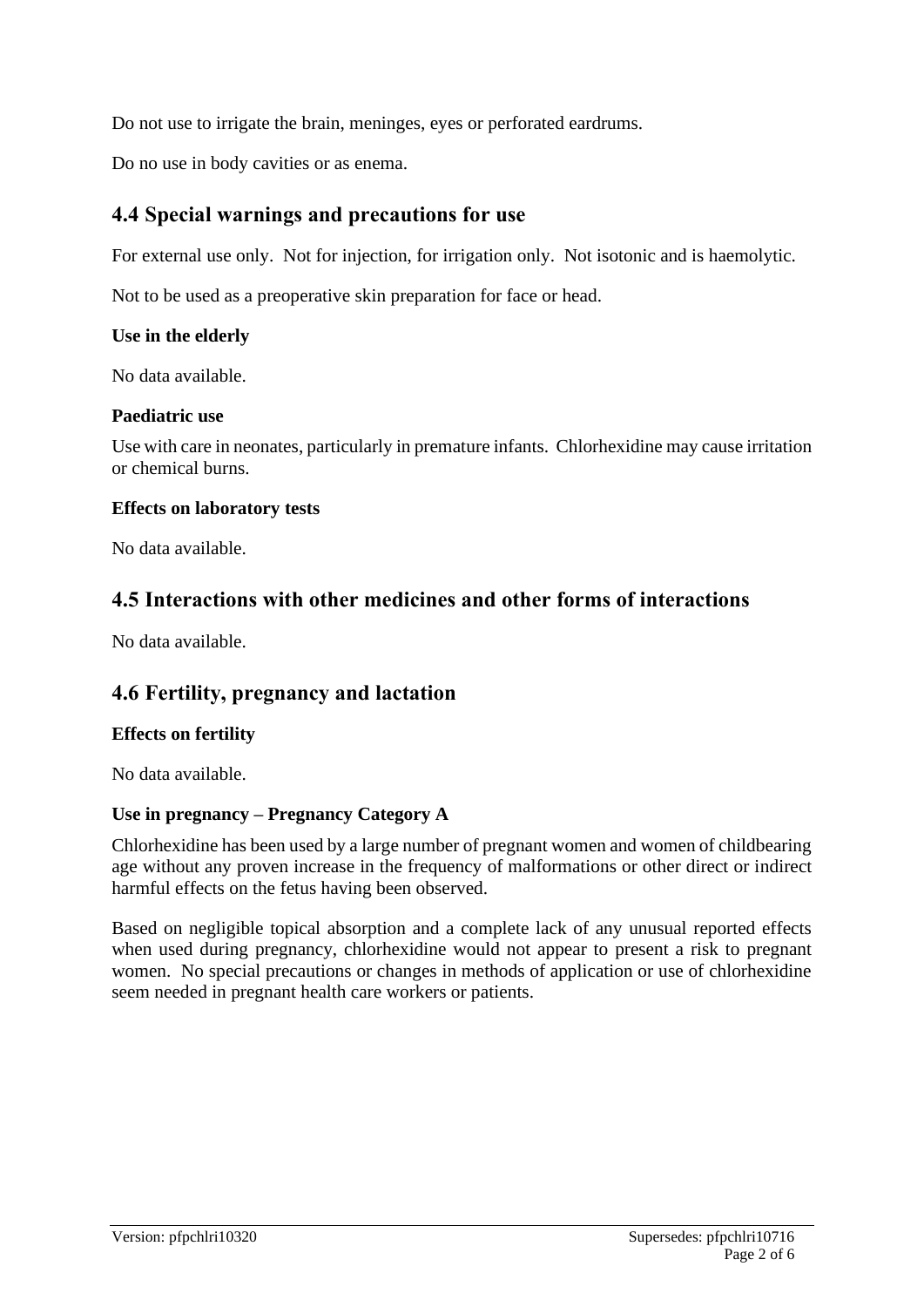#### **Use in lactation**

No data available.

### **4.7 Effects on ability to drive and use machines**

The effects of this medicine on a person's ability to drive and use machines were not assessed as part of its registration.

### **4.8 Adverse effects (undesirable effects)**

Irritative skin reactions and hypersensitivity reactions to chlorhexidine have been reported. In the event that these reactions occur, discontinue use.

Chlorhexidine may cause anaphylaxis.

Hematuria has been reported following bladder irrigation.

There have been at least four cases of irreversible corneal damage due to contact with chlorhexidine. Chlorhexidine has been reported to cause deafness when instilled into the middle ear through a perforated eardrum.

#### **Reporting suspected adverse effects**

Reporting suspected adverse reactions after registration of the medicinal product is important. It allows continued monitoring of the benefit-risk balance of the medicinal product. Healthcare professionals are asked to report any suspected adverse reactions at [www.tga.gov.au/reporting](http://www.tga.gov.au/reporting-problems)[problems.](http://www.tga.gov.au/reporting-problems)

### **4.9 Overdose**

For information on the management of overdose, contact the Poison Information Centre on 131126 (Australia).

#### **Symptoms and treatment**

#### **In case of accidental or deliberate oral poisoning or ingestion**

Chlorhexidine taken orally is poorly absorbed. Immediate dilution with (120 - 240 mL) water or milk (not to exceed 15 mL/kg in children) is recommended. The administration of charcoal is not likely to be beneficial and may obscure visualisation during endoscopy. It is not recommended unless other substances known to be absorbed to charcoal are co-ingested. Employ supportive measures as appropriate.

#### **In case of accidental intravenous administration**

Haemolysis due to hypotonicity has been reported. Blood transfusion may be necessary to counteract haemolysis.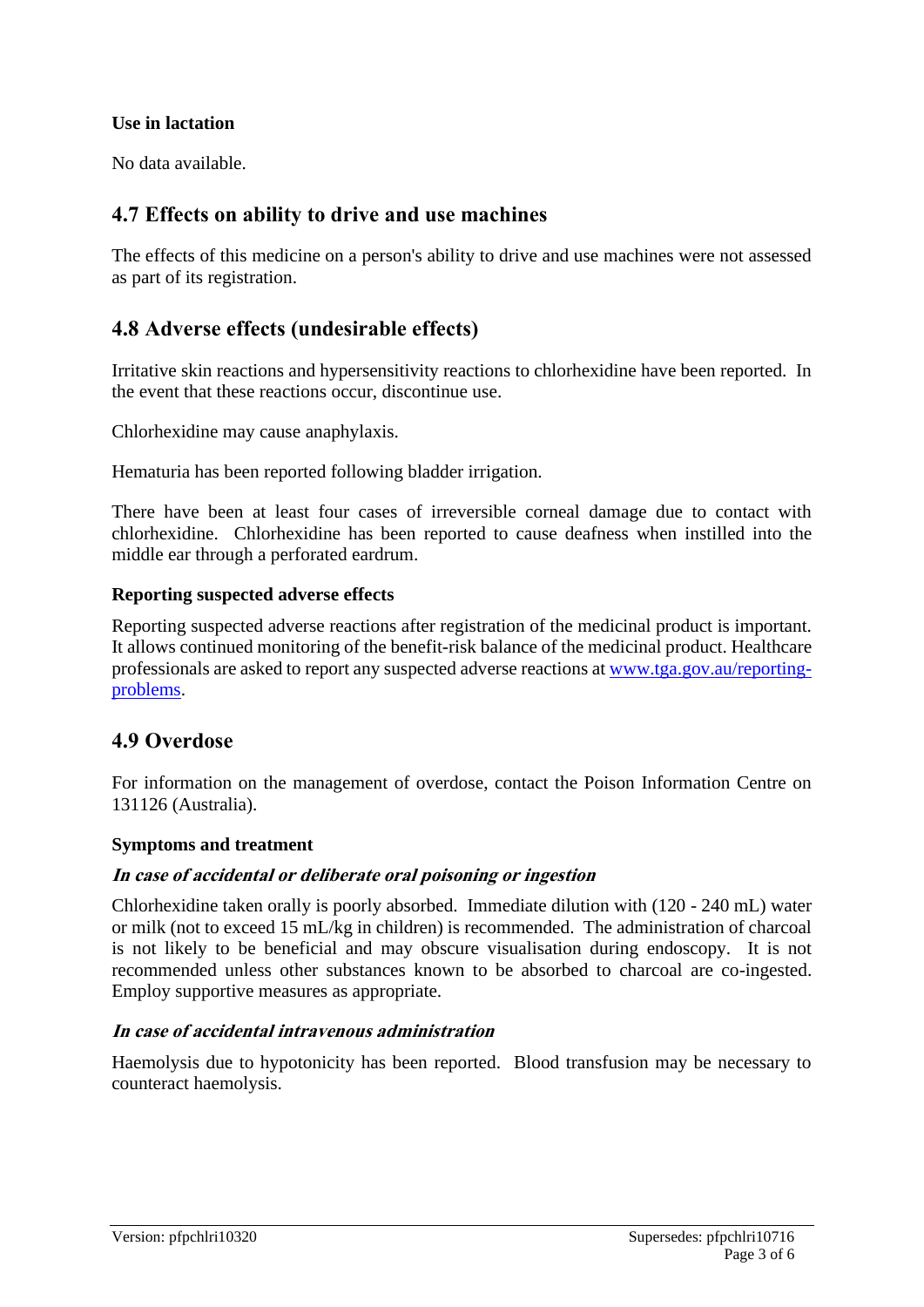# **5. PHARMACOLOGICAL PROPERTIES**

### **5.1 Pharmacodynamic properties**

#### **Mechanism of action**

Chlorhexidine is an antiseptic and disinfectant which is effective against a wide range of vegetative Gram-positive and Gram-negative organisms, some viruses and some fungi. It is ineffective against bacterial spores at room temperature, and acid-fast bacteria are inhibited but not killed. It is more active against Gram-positive than Gram-negative bacteria and some species of *Pseudomonas* and *Proteus* are relatively less susceptible. Chlorhexidine is most active at a neutral or slightly acid pH and its activity may be reduced by blood and other organic matter.

#### **Clinical trials**

No data available.

### **5.2 Pharmacokinetic properties**

No data available.

### **5.3 Preclinical safety data**

#### **Genotoxicity**

No data available.

### **Carcinogenicity**

Chlorhexidine is not teratogenic in rats.

# **6. PHARMACEUTICAL PARTICULARS**

### **6.1 List of excipients**

### **Chlorhexidine Irrigation Solution 0.1% w/v**

Methylene blue

Octoxinol 8

Water for injections

### **Chlorhexidine Irrigation Solution 0.2% w/v**

Methylene blue

Water for injections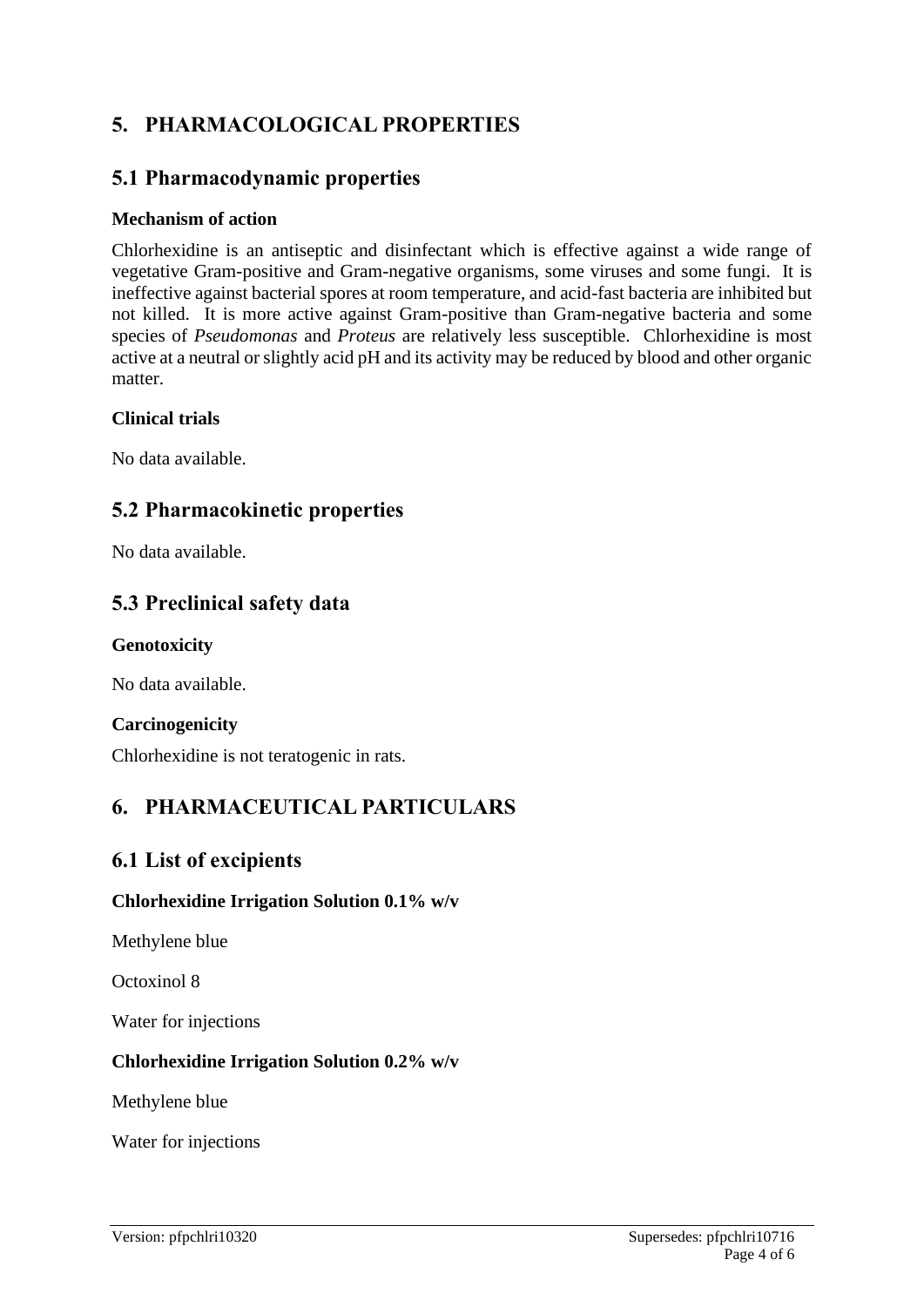# **6.2 Incompatibilities**

Incompatibilities were either not assessed or not identified as part of the registration of this medicine.

# **6.3 Shelf life**

In Australia, information on the shelf life can be found on the public summary of the Australian Register of Therapeutic Goods (ARTG). The expiry date can be found on the packaging.

### **6.4 Special precautions for storage**

Store below 25°C. Protect from light. Single use only. Discard unused portion.

### **6.5 Nature and contents of container**

Chlorhexidine  $0.1\%$  irrigation solution, 30 mL (sterile) Steritube<sup>®</sup> ampoule.

Chlorhexidine 0.2% irrigation solution , 30 mL (sterile) Steritube® ampoule.

Pack size: 30 units.

### **6.6 Special precautions for disposal**

In Australia, any unused medicine or waste material should be disposed of in accordance with local requirements.

### **6.7 Physicochemical properties**

Chlorhexidine gluconate solution is an almost colourless or pale yellowish liquid. It is miscible with water, soluble in acetone and in alcohol. The structural formula of chlorhexidine gluconate is represented below:

### **Chemical structure**



Molecular Formula:  $C_{22}H_{30}Cl_2N_{10}$ ,  $2C_6H_{12}O_7$ 

Molecular Weight: 898

### **CAS number**

18472-51-0